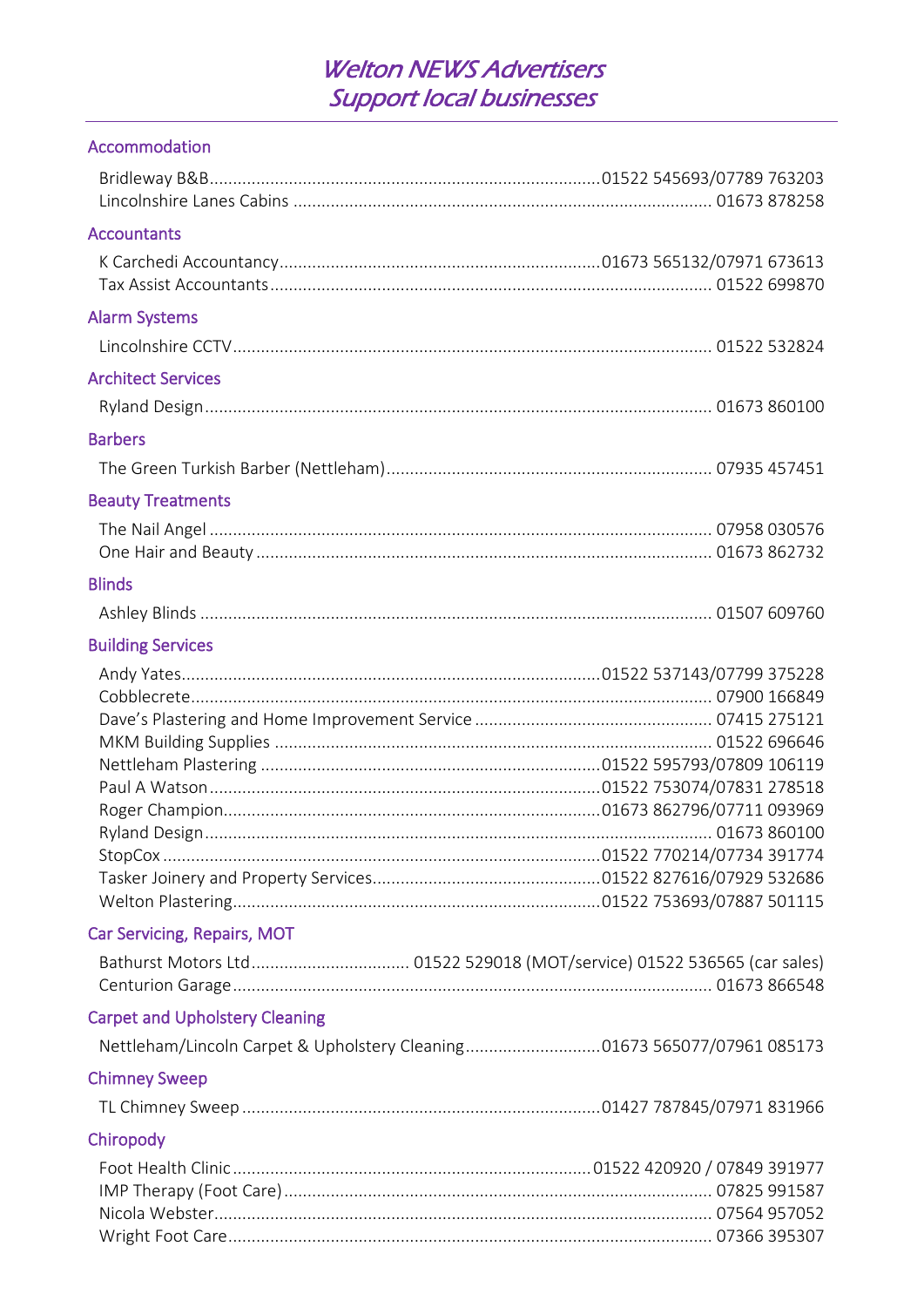#### Cleaning Services

| <b>Counselling</b>                                                             |  |
|--------------------------------------------------------------------------------|--|
|                                                                                |  |
| <b>Domestic Appliance Repairs</b>                                              |  |
|                                                                                |  |
|                                                                                |  |
| <b>Education/Tuition</b>                                                       |  |
|                                                                                |  |
|                                                                                |  |
|                                                                                |  |
| <b>Electrical Work/Electricians</b>                                            |  |
|                                                                                |  |
|                                                                                |  |
|                                                                                |  |
| <b>Fish and Chips</b>                                                          |  |
|                                                                                |  |
| <b>Fitness and Health</b>                                                      |  |
|                                                                                |  |
|                                                                                |  |
|                                                                                |  |
| Lincoln Tennis Academy07739 582522 (Steve Wood)/07872 907301 (Daniel Cox)      |  |
| Summer Outdoor Circuit Sessions  see magazine or advert for e-mail address     |  |
| <b>Florists</b>                                                                |  |
|                                                                                |  |
| <b>Funeral Director</b>                                                        |  |
|                                                                                |  |
| <b>Garage Doors</b>                                                            |  |
|                                                                                |  |
|                                                                                |  |
| Gardening, Landscaping, Tree Services/Fences, Railings, Gates/Garden Machinery |  |
|                                                                                |  |
|                                                                                |  |
|                                                                                |  |
|                                                                                |  |
|                                                                                |  |
|                                                                                |  |
|                                                                                |  |
|                                                                                |  |
|                                                                                |  |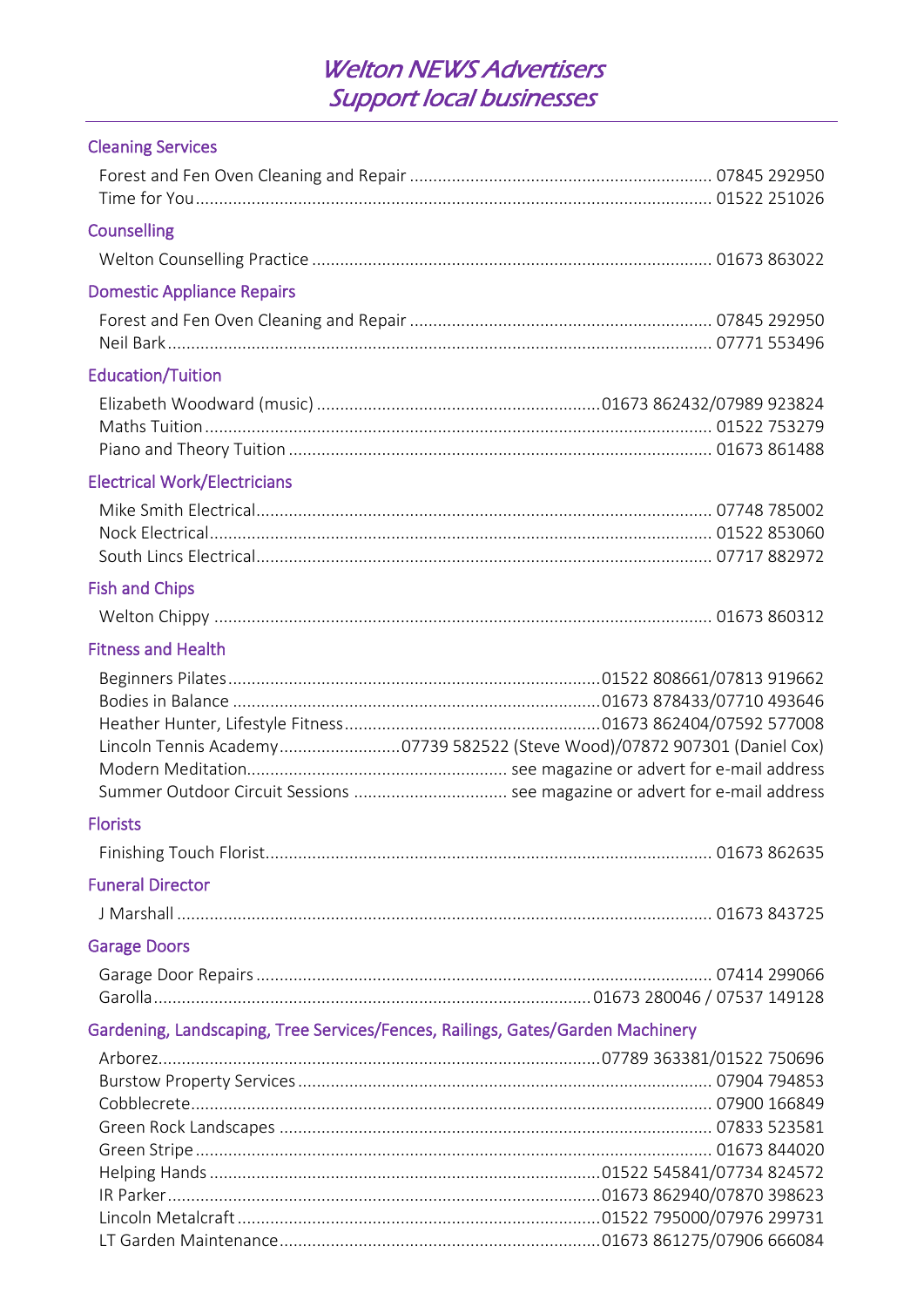| Gardening, Landscaping, Tree Services/Fences, Railings, Gates/Garden Machinery (continued) |  |
|--------------------------------------------------------------------------------------------|--|
|                                                                                            |  |
|                                                                                            |  |
|                                                                                            |  |
|                                                                                            |  |
|                                                                                            |  |
| <b>Golfing</b>                                                                             |  |
|                                                                                            |  |
| <b>Hairdressers</b>                                                                        |  |
|                                                                                            |  |
|                                                                                            |  |
|                                                                                            |  |
| Handyman                                                                                   |  |
|                                                                                            |  |
| <b>Health and Wellbeing</b>                                                                |  |
|                                                                                            |  |
| <b>Hearing Aids</b>                                                                        |  |
|                                                                                            |  |
| Joinery                                                                                    |  |
|                                                                                            |  |
|                                                                                            |  |
| <b>Legal and Will Services</b>                                                             |  |
|                                                                                            |  |
|                                                                                            |  |
| <b>Mortgage Advice</b>                                                                     |  |
|                                                                                            |  |
| <b>Music Lessons</b>                                                                       |  |
|                                                                                            |  |
|                                                                                            |  |
| <b>Painting and Decorating</b>                                                             |  |
|                                                                                            |  |
|                                                                                            |  |
|                                                                                            |  |
|                                                                                            |  |
| <b>Pet Services</b>                                                                        |  |
|                                                                                            |  |
| Physiotherapy (also see Sports Therapy)                                                    |  |
|                                                                                            |  |
|                                                                                            |  |